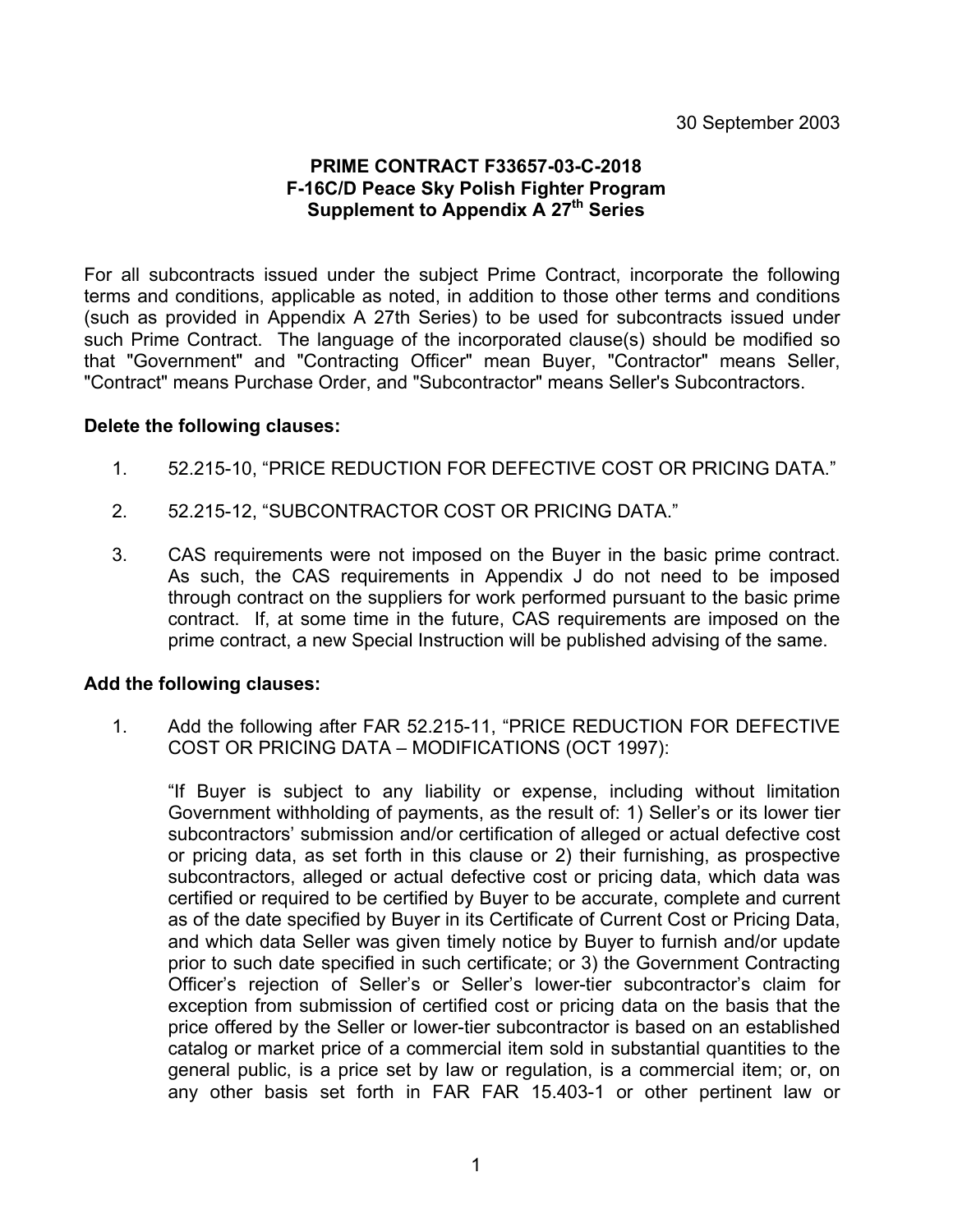regulation; or 4) their furnishing data of any description that is allegedly or actually inaccurate as set forth in this clause, then Seller agrees to indemnify and hold Buyer harmless to the full extent of any damage or expense resulting from such action.

2. With reference to Paragraph 12, Appendix A,  $27<sup>th</sup>$  Series, the following clauses related to patents, rights in data, and computer software are incorporated in the Prime Contract:

FAR 52.227-1, "AUTHORIZATION AND CONSENT" (JUL 1995)

FAR 52.227-2, "NOTICE AND ASSISTANCE REGARDING PATENT AND COPYRIGHT INFRINGEMENT" (AUG 1996)

FAR 52.227-12, "PATENT RIGHTS – RETENTION BY CONTRACTOR (LONG FORM)"(JAN1997)

FAR 52.227-21, TECHNICAL DATA DELCARATION, REVISION, AND WITHHOLDING OF PAYMENT – MAJOR SYSTEMS" (JAN 1997) (Tailored)**.**  Contracting Officer" means "Lockheed Martin." "Government" means "Lockheed Martin" in paragraph (b)(2) and "Lockheed Martin or Government" in paragraph (d).

DFARS 252.227-7013, "RIGHTS IN TECHNICAL DATA – NONCOMMERCIAL ITEMS" (NOV 1995) – ALT I (JUN 1995); 252.227-7014, "RIGHTS IN NONCOMMERCIAL COMPUTER SOFTWARE AND NONCOMMERCIAL COMPUTER SOFTWARE DOCUMENTATION" (JUN 1995); 252.227-7016, "RIGHTS IN BID OR PROPOSAL INFORMATION" (JUN 1995); 252.227-7019, "VALIDATION OF ASSERTED RESTRICTIONS – COMPUTER SOFTWARE" (JUN 1995); 252.227-7025, "LIMITATIONS ON THE USE OR DISCLOSURE OF GOVERNMENT-FURNISHED INFORMATION MARKED WITH RESTRICTIVE LEGENDS" (JUN 1995); 252.227-7030, "TECHNICAL DATA – WITHHOLDING OF PAYMENT" (MAR 2000); 252.227-7036, "DECLARATION OF TECHNICAL DATA CONFORMITY" (JAN 1997); 252.227-7037, "VALIDATION OF RESTRICTIVE MARKINGS ON TECHNICAL DATA" (SEP 1999) and 252.227- 7039, "PATENTS – REPORTING OF SUBJECT INVENTIONS" (APR 1990).

- 3. FAR 52.237-2, "PROTECTION OF GOVERNMENT BUILDINGS, EQUIPMENT, AND VEGETATION" (APR 1984) (applicable for work to be performed on Government installations).
- 4. DFARS 252.225-7007, "BUY AMERICAN ACT TRADE AGREEMENTS BALANCE OF PAYMENTS PROGRAM," (OCT 2002).
- 5. AFMC 5352.227-9000 "EXPORT-CONTROLLED DATA RESTRICTIONS (AFMC)" (JUL 1997):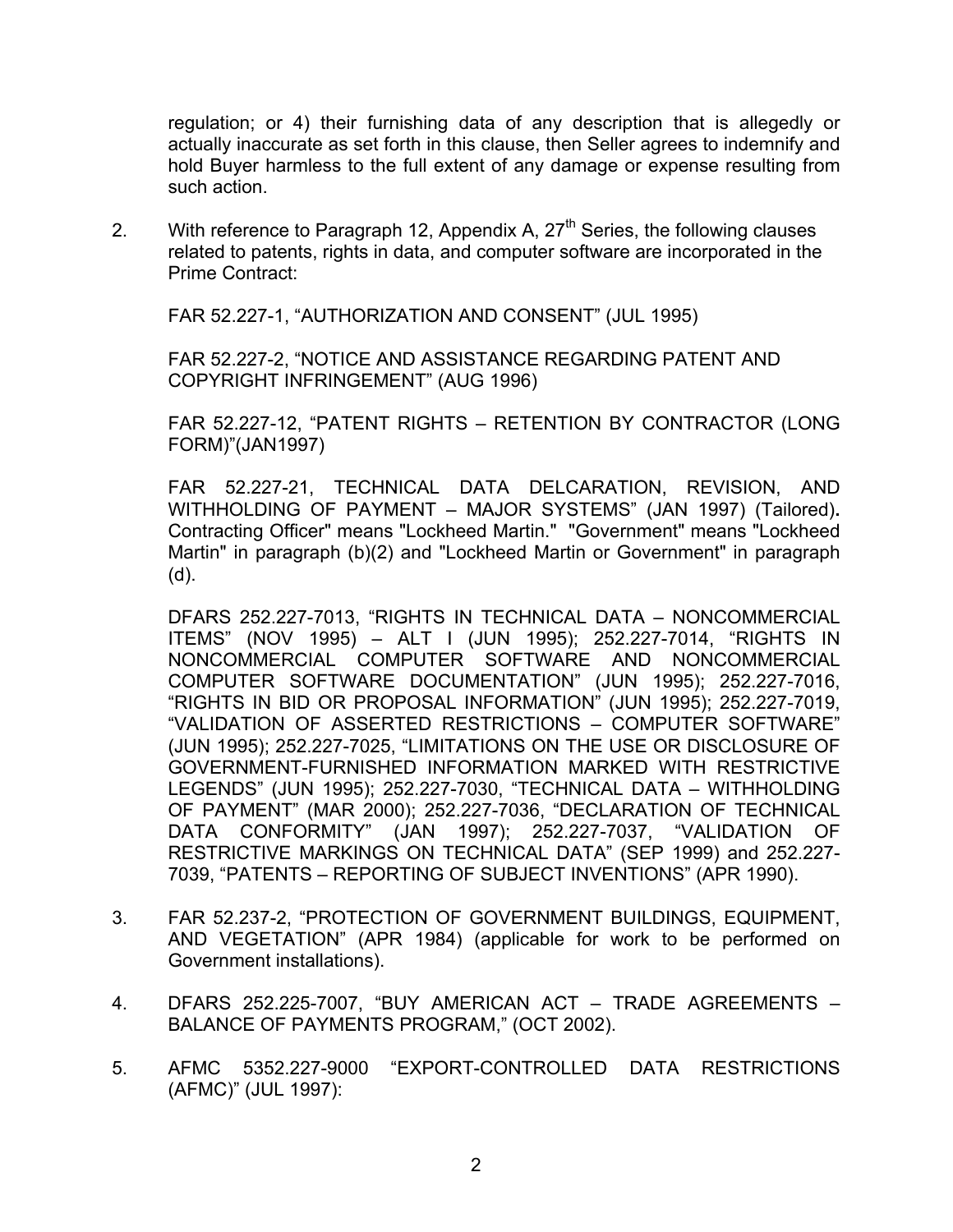"CO" means "Buyer"

- (a) For purposes of this clause,
	- (1) Foreign person is any person who is not a citizen or national of the U.S. or lawfully admitted to the U.S. for permanent residence under the Immigration and Nationality Act, and includes foreign corporations, international organizations, and foreign governments;
	- (2) Foreign representative is anyone, regardless of nationality or citizenship, acting as an agent, representative, official, or employee of a foreign government, a foreign-owned or influenced firm, corporation or person;
	- (3) Foreign sources are those sources (vendors, subcontracts, and suppliers) owned and controlled be a foreign person.
- (b) The Contractor shall place a clause in subcontracts containing appropriate export control restrictions, set forth in this clause.
- (c) Nothing in this clause waives any requirement imposed by any other U.S. Government agency with respect to employment of foreign nationals or export controlled data and information.
- (d) Equipment and technical data generated or delivered under this contract are controlled by the International Traffic and Arms Regulation (ITAR), 22 CFR Sections 121 through 128. An export license is required before assigning any foreign source to perform work under this contract or before granting access to foreign persons to any equipment and technical data generated or delivered during performance (See 22 CFR Section 125). The Contractor shall notify the Contracting Officer and obtain written approval of the Contracting Officer prior to assigning or granting access to any work, equipment, or technical data generated or delivered under this Contract to foreign persons or their representatives. The notification shall include the name and country or origin of the foreign person or representative, the specific work, equipment, or data to which the person will have access, and whether the foreign person is cleared to have access to technical data (DoD 5220.22-M, National Industrial Security Program Operating Manual (NISPOM)).
- 6. AFMC 5352.227-9002, "VISIT REQUESTS BY FOREIGN-OWNED OR CONTROLLED FIRMS (AFMC)" (JUL 1997), subparagraphs (b) and (c):
	- (b) Subcontractors which are foreign-owned or controlled and require access to a U.S. Government installation shall have their prime Contractor submit a visit request to the security police office of the base being visited at least two weeks before the scheduled meeting.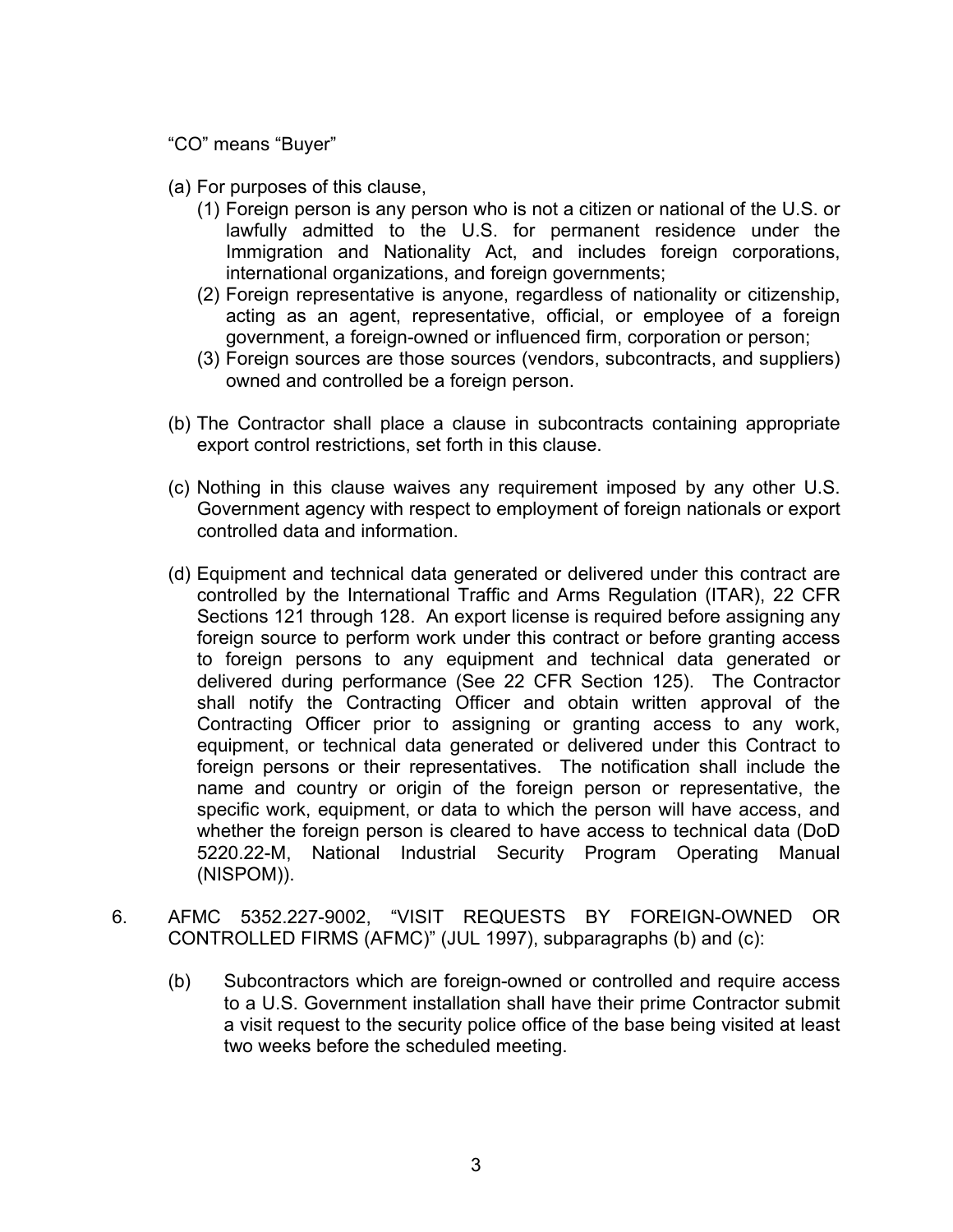- (c) Canadian Contractors and Canadian government employees may directly arrange visits by having their security office submit a visit request to the security police office of the base being visited at least two weeks before the scheduled meeting.
- 7. In addition, the following clauses also apply to cost-reimbursement, time-andmaterials, or labor-hour subcontracts (as applicable):

FAR 52.222-2, "PAYMENT FOR OVERTIME PREMIUMS" (JUL 1990); FAR 52.243-2, "CHANGES – COST-REIMBURSEMENT" (AUG 1987); FAR 52.243-3, "CHANGES – TIME-AND-MATERIALS OR LABOR-HOURS" (SEP 2000); FAR 52.245-5, "GOVERNMENT-PROPERTY (COST-REIMBURSEMENT, TIME-AND-MATERIAL, OR LABOR-HOUR CONTRACTS)" (JAN 1986); FAR 52.246-6, "INSPECTION – TIME-AND-MATERIAL AND LABOR-HOUR" (MAY 2001); FAR 52.247-67, "SUBMISSION OF COMMERCIAL TRANSPORTATION BILLS TO THE GENERAL SERVICES ADMINISTRATION FOR AUDIT" (JUN 1997); FAR 52.249-6, "TERMINATION (COST-REIMBURSEMENT)" (SEP 1996).

# **Modify the following clauses:**

1. DFARS 252.225-7027, "RESTRICTION ON CONTINGENT FEES FOR FOREIGN MILITARY SALES (MAR 1998)." For purposes of subparagraph (b)(1), Countries listed in the Prime Contract are the following: Poland.

### **Special Clauses:**

1. YPK-I002 EXPORT-CONTROLLED DATA RESTRICTIONS (MAR 2003) "CO" means "Buyer"

(a) For the purpose of this clause,

(1) Foreign person is any person who is not a citizen or national of the U.S. or lawfully admitted to the U.S. for permanent residence under the Immigration and Nationality Act, and includes foreign corporations, international organizations, and foreign governments;

(2) Foreign representative is anyone, regardless of nationality or citizenship, acting as an agent, representative, official, or employee of a foreign government, a foreign-owned or influenced firm, corporation or person;

(3) Foreign sources are those sources (vendors, subcontractors, and suppliers) owned and controlled by a foreign person.

(b) **The Contractor shall place a clause in subcontracts containing appropriate export control restrictions, set forth in this clause.**